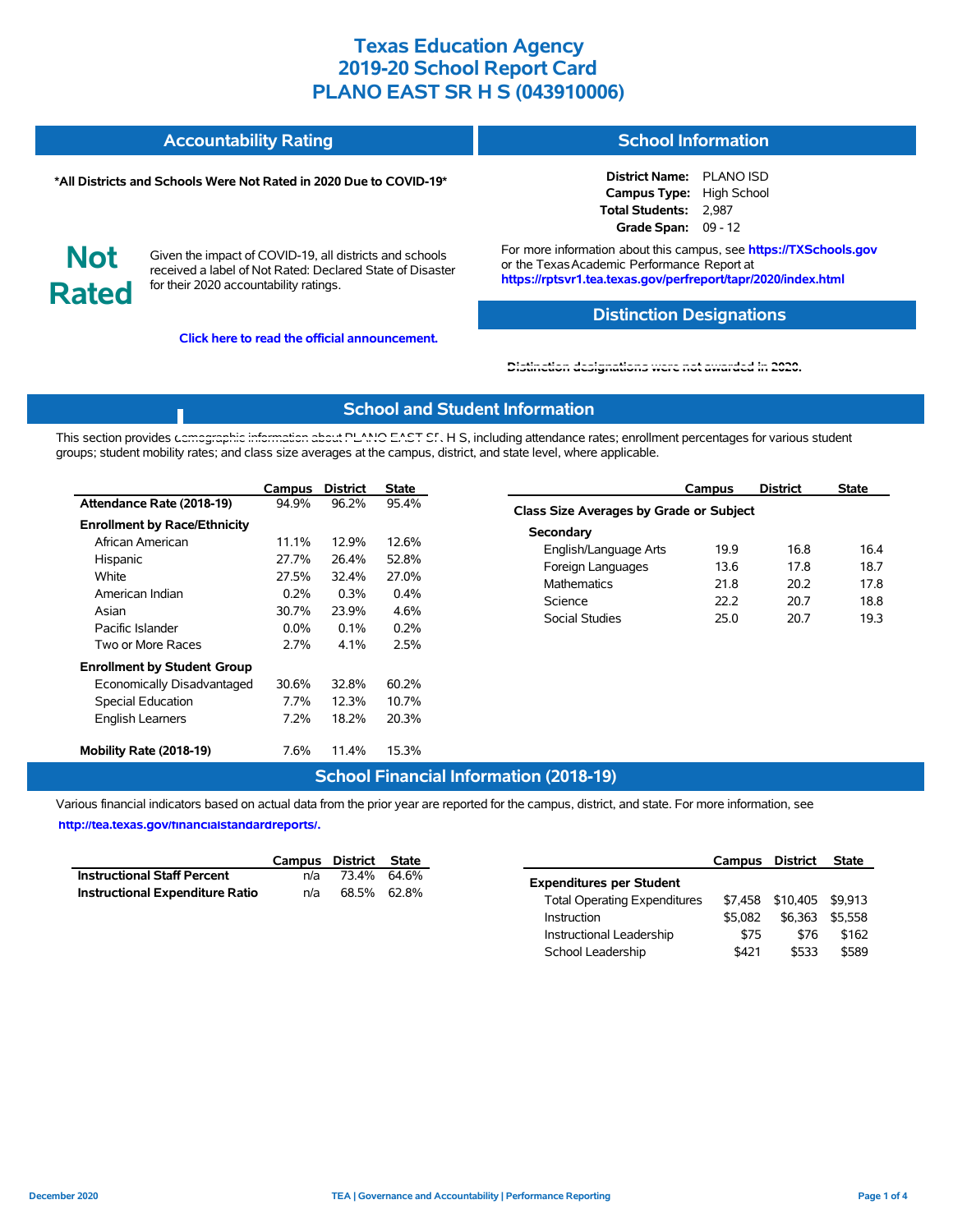## **STAAR Outcomes**

This section provides STAAR performance and Academic Growth outcomes. Academic Growth measures whether students are maintaining performance or improving from year to year. **Please note that due to the cancellation of spring 2020 State of Texas Assessments of Academic Readiness (STAAR) due to the COVID-19 pandemic, the performance of this year's report is not updated.**

|                                                                                |              |              |            |           | African                           |            |            | American                                   |               | <b>Pacific</b>                     | More                               | Econ          |
|--------------------------------------------------------------------------------|--------------|--------------|------------|-----------|-----------------------------------|------------|------------|--------------------------------------------|---------------|------------------------------------|------------------------------------|---------------|
|                                                                                |              | <b>State</b> |            |           | District Campus American Hispanic |            | White      | Indian                                     | Asian         | <b>Islander</b>                    | Races                              | <b>Disadv</b> |
| STAAR Performance Rates at Approaches Grade Level or Above (All Grades Tested) |              |              |            |           |                                   |            |            |                                            |               |                                    |                                    |               |
| All Subjects                                                                   | 2019         | 78%          | 86%        | 83%       | 71%                               | 68%        | 91%        | $\ast$                                     | 96%           | $\ast$                             | 100%                               | 66%           |
|                                                                                | 2018         | 77%          | 86%        | 83%       | 78%                               | 62%        | 91%        | $\ast$                                     | 97%           | $\ast$                             | 84%                                | 64%           |
| ELA/Reading                                                                    | 2019         | 75%          | 85%        | 66%       | 30%                               | 40%        | 77%        | $\blacksquare$                             | 92%           | *                                  | 100%                               | 35%           |
|                                                                                | 2018         | 74%          | 86%        | 63%       | 41%                               | 23%        | 69%        | $\ast$                                     | 94%           | $\ast$                             | 52%                                | 27%           |
| <b>Mathematics</b>                                                             | 2019         | 82%          | 88%        | 53%       | 29%                               | 50%        | 56%        | $\blacksquare$                             | 86%           | $\overline{a}$                     | $\overline{\phantom{a}}$           | 50%           |
|                                                                                | 2018         | 81%          | 88%        | 37%       | 20%                               | 32%        | 17%        | $\overline{\phantom{a}}$                   | $\ast$        | $\overline{a}$                     | $\ast$                             | 22%           |
| Science                                                                        | 2019         | 81%          | 87%        | 90%       | 77%                               | 63%        | 97%        | $\overline{\phantom{a}}$                   | 98%           | $\overline{a}$                     | 100%                               | 64%           |
|                                                                                | 2018         | 80%          | 87%        | 91%       | 63%                               | 58%        | 91%        | $\overline{a}$                             | 99%           | $\overline{a}$                     | 89%                                | 50%           |
| <b>Social Studies</b>                                                          | 2019         | 81%          | 89%        | 93%       | 93%                               | 86%        | 96%        | $\ast$                                     | 99%           | $\overline{a}$                     | 100%                               | 86%           |
|                                                                                | 2018         | 78%          | 87%        | 94%       | 93%                               | 86%        | 97%        | $\ast$                                     | 99%           | $\ast$                             | 100%                               | 88%           |
| STAAR Performance Rates at Meets Grade Level or Above (All Grades Tested)      |              |              |            |           |                                   |            |            |                                            |               |                                    |                                    |               |
| All Subjects                                                                   | 2019         | 50%          | 65%        | 72%       | 56%                               | 46%        | 84%        | $\ast$                                     | 92%           | $\ast$                             | 100%                               | 46%           |
|                                                                                | 2018         | 48%          | 65%        | 73%       | 64%                               | 43%        | 85%        | $\ast$                                     | 94%           | $\ast$                             | 78%                                | 45%           |
| ELA/Reading                                                                    | 2019         | 48%          | 65%        | 56%       | 18%                               | 20%        | 66%        | $\overline{a}$                             | 90%           | $\ast$                             | 100%                               | 19%           |
|                                                                                | 2018         | 46%          | 65%        | 55%       | 20%                               | 12%        | 60%        | $\ast$                                     | 91%           | $\ast$                             | 52%                                | 13%           |
| Mathematics                                                                    | 2019         | 52%          | 66%        | 22%       | 14%                               | 9%         | 33%        | $\overline{\phantom{a}}$                   | 57%           |                                    | $\overline{\phantom{a}}$           | 13%           |
|                                                                                | 2018         | 50%          | 64%        | 10%       | $0\%$                             | 0%         | 17%        | $\overline{\phantom{a}}$                   | $\ast$        | $\overline{a}$                     | $\ast$                             | 0%            |
| Science                                                                        | 2019         | 54%          | 66%        | 80%       | 46%                               | 30%        | 88%        | $\overline{\phantom{a}}$                   | 97%           | $\overline{a}$                     | 100%                               | 27%           |
|                                                                                | 2018         | 51%          | 65%        | 86%       | 50%                               | 31%        | 84%        | $\overline{\phantom{a}}$                   | 99%           | $\overline{a}$                     | 89%                                | 27%           |
| <b>Social Studies</b>                                                          | 2019         | 55%          | 72%        | 82%       | 78%                               | 66%        | 90%        | $\ast$                                     | 94%           | $\overline{a}$                     | 100%                               | 66%           |
|                                                                                | 2018         | 53%          | 69%        | 83%       | 81%                               | 65%        | 92%        | $\ast$                                     | 94%           | *                                  | 90%                                | 68%           |
| STAAR Performance Rates at Masters Grade Level (All Grades Tested)             |              |              |            |           |                                   |            |            |                                            |               |                                    |                                    |               |
|                                                                                |              |              |            | 52%       |                                   |            |            | $\ast$                                     | 73%           | $\ast$                             |                                    | 25%           |
| <b>All Subjects</b>                                                            | 2019<br>2018 | 24%<br>22%   | 39%<br>37% | 52%       | 32%<br>36%                        | 25%<br>22% | 66%<br>63% | $\ast$                                     | 74%           | *                                  | 80%<br>67%                         | 23%           |
|                                                                                |              | 21%          |            | 34%       |                                   | 5%         | 38%        | $\overline{\phantom{a}}$                   | 60%           | $\ast$                             | 75%                                | 4%            |
| ELA/Reading                                                                    | 2019         | 19%          | 36%        | 33%       | 13%<br>4%                         |            | 34%        | $\ast$                                     | 60%           | $\ast$                             | 38%                                | 4%            |
|                                                                                | 2018         |              | 35%        |           |                                   | 3%         |            |                                            |               |                                    |                                    |               |
| Mathematics                                                                    | 2019         | 26%          | 43%        | 13%<br>8% | 14%                               | 5%         | 11%<br>0%  | $\overline{a}$<br>$\overline{\phantom{a}}$ | 43%<br>$\ast$ | $\overline{a}$                     | $\overline{\phantom{a}}$<br>$\ast$ | 0%            |
| Science                                                                        | 2018<br>2019 | 24%<br>25%   | 40%<br>37% | 70%       | $0\%$<br>38%                      | 0%<br>25%  | 82%        | $\blacksquare$                             | 85%           | $\overline{a}$                     | 100%                               | 0%<br>18%     |
|                                                                                | 2018         | 23%          | 38%        | 74%       |                                   |            | 72%        |                                            | 86%           | $\overline{a}$                     | 78%                                | 23%           |
|                                                                                |              |              |            |           | 50%                               | 19%<br>38% | 74%        | $\overline{a}$<br>$\ast$                   | 81%           |                                    | 77%                                |               |
| Social Studies                                                                 | 2019         | 33%          | 51%        | 61%       | 41%                               |            |            | $\ast$                                     |               | $\overline{\phantom{a}}$<br>$\ast$ |                                    | 39%           |
|                                                                                | 2018         | 31%          | 49%        | 59%       | 47%                               | 34%        | 70%        |                                            | 81%           |                                    | 81%                                | 35%           |
| <b>Academic Growth Score (All Grades Tested)</b>                               |              |              |            |           |                                   |            |            |                                            |               |                                    |                                    |               |
| <b>Both Subjects</b>                                                           | 2019         | 69           | 75         | 81        | 83                                | 90         | 87         |                                            | 80            |                                    | 81                                 | 63            |
|                                                                                | 2018         | 69           | 75         | 82        | $\ast$                            | 68         | 95         | $\overline{a}$                             | 83            |                                    | $\ast$                             | 67            |
| ELA/Reading                                                                    | 2019         | 68           | 73         | 81        | 80                                | 90         | 87         | $\overline{a}$                             | 80            | $\overline{a}$                     | 81                                 | 68            |
|                                                                                | 2018         | 69           | 74         | 82        | $\ast$                            | 68         | 95         | $\overline{a}$                             | 83            |                                    | $\ast$                             | 67            |
| <b>Mathematics</b>                                                             | 2019         | 70           | 77         | $\star$   | $\ast$                            | $\sim$     |            |                                            | *             |                                    |                                    | $\ast$        |
|                                                                                | 2018         | 70           | 75         |           |                                   |            |            |                                            |               |                                    |                                    |               |

? Indicates that the data for this item were statistically improbable or were reported outside a reasonable range.<br>- Indicates zero observations reported for this group.<br>\* Indicates results are masked due to small numbers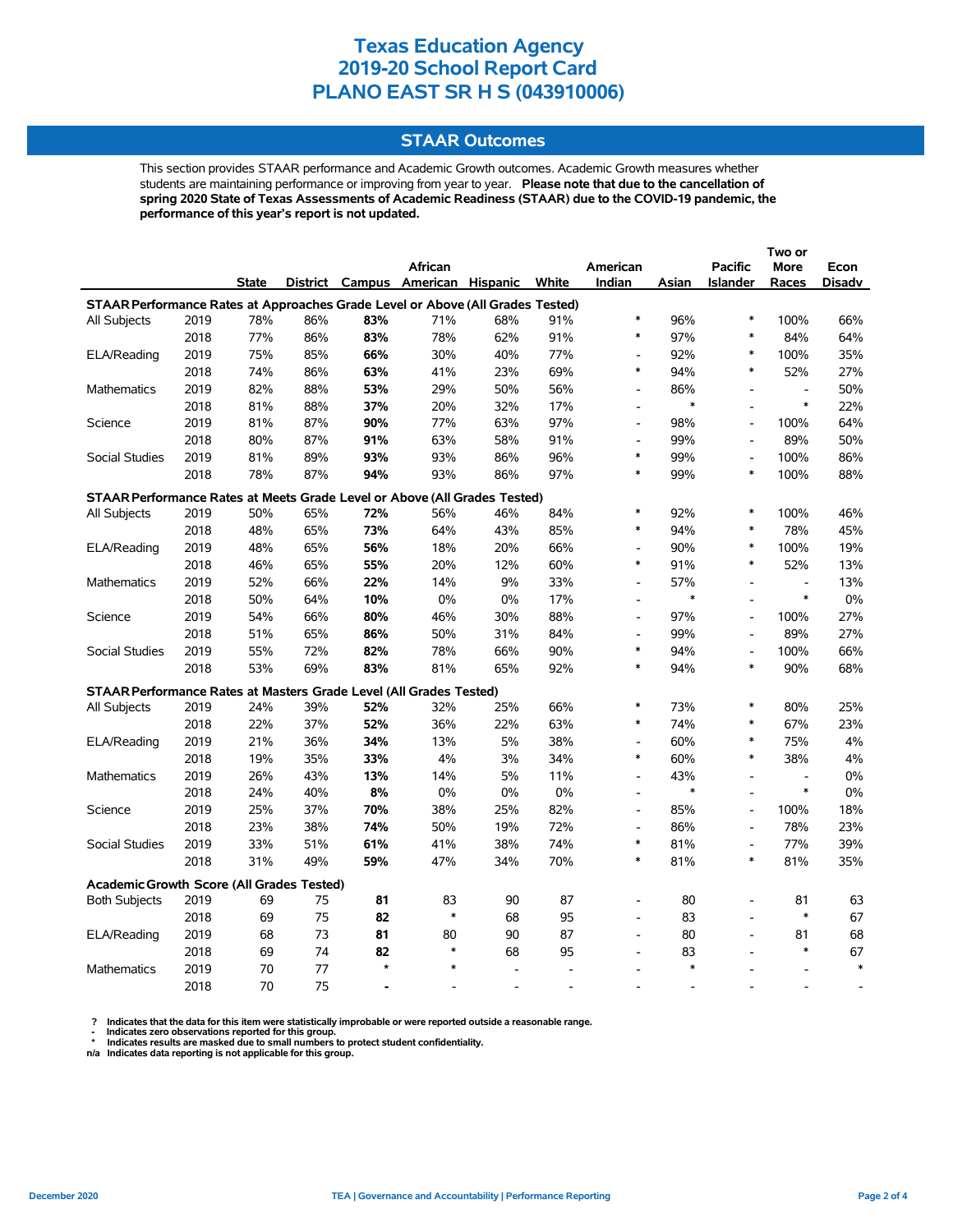### **Graduation and College, Career, and Military Readiness Outcomes**

This section provides graduation, graduation plan, and College, Career, and Military Readiness rates.

|                                                              |              |          |       | African                  |        |        | American |        | <b>Pacific</b>           | Two or<br>More | Econ          |
|--------------------------------------------------------------|--------------|----------|-------|--------------------------|--------|--------|----------|--------|--------------------------|----------------|---------------|
|                                                              | <b>State</b> | District |       | Campus American Hispanic |        | White  | Indian   | Asian  | <b>Islander</b>          | Races          | <b>Disadv</b> |
| Annual Dropout Rate (Gr 9-12)                                |              |          |       |                          |        |        |          |        |                          |                |               |
| 2018-19                                                      | 1.9%         | 0.5%     | 1.0%  | 1.9%                     | 2.0%   | 0.8%   | $0.0\%$  | 0.1%   | ∗                        | 0.0%           | 2.0%          |
| 2017-18                                                      | 1.9%         | 0.4%     | 0.4%  | 0.3%                     | 0.5%   | 0.5%   | 0.0%     | 0.1%   | $\ast$                   | 1.1%           | 0.9%          |
| 4-Year Longitudinal Rate (Gr 9-12)                           |              |          |       |                          |        |        |          |        |                          |                |               |
| Class of 2019                                                |              |          |       |                          |        |        |          |        |                          |                |               |
| Graduated                                                    | 90.0%        | 95.9%    | 95.8% | 95.8%                    | 91.6%  | 97.0%  | $\ast$   | 98.4%  | ∗                        | 97.7%          | 92.9%         |
| Graduates, TxCHSE, & Cont                                    | 94.1%        | 98.2%    | 98.0% | 98.2%                    | 96.0%  | 98.7%  | $\ast$   | 99.4%  | ∗                        | 97.7%          | 96.3%         |
| Class of 2018                                                |              |          |       |                          |        |        |          |        |                          |                |               |
| Graduated                                                    | 90.0%        | 95.7%    | 96.7% | 97.1%                    | 95.2%  | 96.1%  | $\ast$   | 98.4%  | *                        | 100.0%         | 96.6%         |
| Graduates, TxCHSE, & Cont                                    | 94.3%        | 98.6%    | 99.4% | 100.0%                   | 99.5%  | 98.5%  | $\ast$   | 100.0% | $\ast$                   | 100.0%         | 98.8%         |
| 5-Year Extended Longitudinal Rate (Gr 9-12)<br>Class of 2018 |              |          |       |                          |        |        |          |        |                          |                |               |
| Graduated                                                    | 92.2%        | 97.2%    | 98.1% | 97.7%                    | 97.6%  | 97.7%  |          | 99.4%  |                          | 100.0%         | 97.8%         |
| Graduates, TxCHSE, & Cont                                    | 93.9%        | 98.7%    | 99.3% | 99.4%                    | 98.9%  | 99.0%  | $\ast$   | 100.0% | $\ast$                   | 100.0%         | 98.3%         |
| Class of 2017                                                |              |          |       |                          |        |        |          |        |                          |                |               |
| Graduated                                                    | 92.0%        | 97.7%    | 98.5% | 99.3%                    | 97.0%  | 98.7%  | 100.0%   | 99.3%  | ∗                        | 100.0%         | 97.7%         |
| Graduates, TxCHSE, & Cont                                    | 93.7%        | 98.7%    | 99.3% | 100.0%                   | 97.6%  | 100.0% | 100.0%   | 100.0% |                          | 100.0%         | 98.5%         |
| 6-Year Extended Longitudinal Rate (Gr 9-12)                  |              |          |       |                          |        |        |          |        |                          |                |               |
| Class of 2017                                                |              |          |       |                          |        |        |          |        |                          |                |               |
| Graduated                                                    | 92.4%        | 98.0%    | 98.6% | 99.3%                    | 97.0%  | 99.0%  | 100.0%   | 99.3%  | $\ast$                   | 100.0%         | 97.4%         |
| Graduates, TxCHSE, & Cont                                    | 93.7%        | 98.8%    | 99.2% | 100.0%                   | 97.6%  | 99.7%  | 100.0%   | 100.0% | $\ast$                   | 100.0%         | 98.5%         |
| Class of 2016                                                |              |          |       |                          |        |        |          |        |                          |                |               |
| Graduated                                                    | 92.1%        | 97.7%    | 97.8% | 98.2%                    | 96.7%  | 98.4%  | 100.0%   | 97.9%  |                          | 100.0%         | 96.8%         |
| Graduates, TxCHSE, & Cont                                    | 93.4%        | 98.7%    | 98.6% | 98.8%                    | 97.0%  | 99.2%  | 100.0%   | 99.6%  | *                        | 100.0%         | 97.4%         |
| 4-Year Federal Graduation Rate Without Exclusions (Gr 9-12)  |              |          |       |                          |        |        |          |        |                          |                |               |
| Class of 2019                                                | 90.0%        | 95.5%    | 95.3% | 95.3%                    | 90.3%  | 97.0%  | $\ast$   | 98.1%  |                          | 97.7%          | 92.3%         |
| Class of 2018                                                | 90.0%        | 95.4%    | 96.1% | 97.1%                    | 93.8%  | 95.7%  | $\ast$   | 98.4%  |                          | 100.0%         | 95.7%         |
| RHSP/DAP Graduates (Longitudinal Rate)                       |              |          |       |                          |        |        |          |        |                          |                |               |
| Class of 2019                                                | 73.3%        |          |       |                          |        |        |          |        |                          |                |               |
| Class of 2018                                                | 68.5%        | 57.1%    | 60.0% |                          | $\ast$ | 71.4%  |          | $\ast$ |                          |                |               |
| RHSP/DAP/FHSP-E/FHSP-DLA Graduates (Longitudinal Rate)       |              |          |       |                          |        |        |          |        |                          |                |               |
| Class of 2019                                                | 87.6%        | 86.8%    | 93.2% | 92.5%                    | 88.6%  | 94.0%  | $\ast$   | 96.8%  |                          | 97.6%          | 89.0%         |
| Class of 2018                                                | 86.8%        | 86.1%    | 92.9% | 87.1%                    | 91.1%  | 94.4%  | $\ast$   | 96.8%  | ∗                        | 91.7%          | 86.6%         |
| College, Career, and Military Ready (Annual Graduates)       |              |          |       |                          |        |        |          |        |                          |                |               |
| 2018-19                                                      | 72.9%        | 84.9%    | 84.0% | 71.8%                    | 70.9%  | 89.4%  | $\ast$   | 95.5%  |                          | 91.9%          | 71.6%         |
| 2017-18                                                      | 65.5%        | 79.2%    | 74.5% | 58.8%                    | 59.5%  | 80.5%  |          | 92.5%  |                          | 88.9%          | 55.4%         |
| <b>SAT/ACT Results (Annual Graduates)</b>                    |              |          |       |                          |        |        |          |        |                          |                |               |
| Tested                                                       |              |          |       |                          |        |        |          |        |                          |                |               |
| 2018-19                                                      | 75.0%        | 78.6%    | 75.1% | 72.1%                    | 46.0%  | 80.5%  | *        | 96.9%  | ∗                        | 95.3%          | 52.2%         |
| 2017-18                                                      | 74.6%        | 76.9%    | 69.5% | 68.8%                    | 42.0%  | 77.3%  | $\ast$   | 91.2%  | $\ast$                   | 86.1%          | 48.8%         |
| Average SAT Score                                            |              |          |       |                          |        |        |          |        |                          |                |               |
| 2018-19                                                      | 1027         | 1246     | 1234  | 1076                     | 1084   | 1243   | $\ast$   | 1351   | $\overline{\phantom{a}}$ | 1250           | 1118          |
| 2017-18                                                      | 1036         | 1238     | 1226  | 1084                     | 1109   | 1237   | $\ast$   | 1328   | $\ast$                   | 1258           | 1098          |
| Average ACT Score<br>2018-19                                 | 20.6         | 26.2     | 26.2  | 21.8                     | 21.5   | 26.5   | $\ast$   | 29.0   | $\overline{\phantom{a}}$ | 26.0           | 23.1          |
| 2017-18                                                      | 20.6         | 26.3     | 26.1  | 21.7                     | 23.0   | 26.3   | $\ast$   | 28.9   | $\ast$                   | 26.2           | 22.8          |
|                                                              |              |          |       |                          |        |        |          |        |                          |                |               |

? Indicates that the data for this item were statistically improbable or were reported outside a reasonable range.<br>- Indicates zero observations reported for this group.<br>\* Indicates results are masked due to small numbers